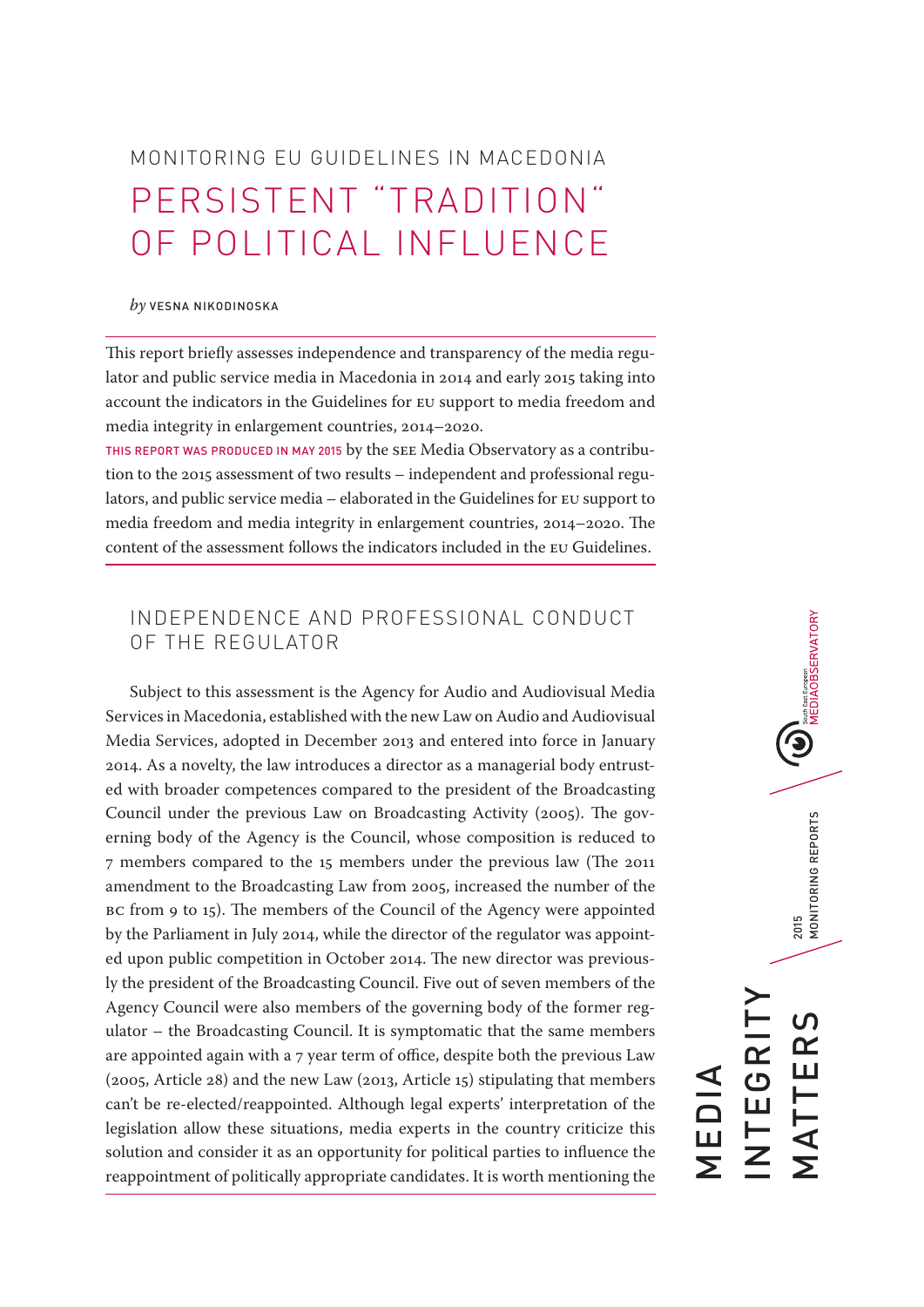Council of Europe's Recommendation which notes that the term of office of regulatory body members in some countries is not renewable or is renewable only once, in order to "...avoid their owing any allegiance to the powers that appointed them."

## INDEPENDENCE AND TRANSPARENCY IN LEGISLATION AND IN PRACTICE

According to the new Law (2013), the Agency should be independent from and unbiased towards any state body or other legal person (Article  $\zeta$  (2)) in order to ensure the goals of the law: "transparent, independent, effective and accountable regulatory body in the area of audio and audiovisual media services" (Article 2). In order to secure Council's independence, the law also contains provisions on the conflict of interest and merit system rules for the election of the Council' members (Article 16).

The model of election of the members of Agency' Council is almost the same as in the previous Broadcasting Law (2005). The model was designed to ensure transparent and democratic appointment procedures and independence of the regulator. However, both in 2006 and in 2014, the political parties found ways to influence the authorized bodies to nominate the most "appropriate" candidates. Professional competence of the candidates, their qualifications and experience in the field, although explicitly required in both laws, had been disregarded in the nomination procedures. Affiliations between some of the Agency' Council members and the ruling political party exist, as it was the case in the previous compositions.

The provisions of the new Law on Audio and Audiovisual Media Services (2013) regarding the transparency of the regulator are much more detailed compared to the previous Law on Broadcasting Activity (2005). From the formal point of view, the regulator is obliged to be accountable and transparent to the public (Articles 8, 9 and 10). The Agency is obliged to submit an Annual Operation Report, a Financial Report (for previous year) and an Annual Programme (including Annual Plan for Programme Monitoring) and a Financial Plan (for the next year) to the Parliament (Article 8), which are responsibilities that the regulator has been regularly fulfilling. The Agency holds quarterly public consultations where the stakeholders can express their concerns and opinions regarding the situation on the market and the work of the Agency (Article 9). The Agency organised four public consultations in 2014 and one in March 2015. In 2014, all important by-laws were subjected to public consultations. Most of the documents relating to the work of the Agency have been published on its website.

The transparency of the Agency could be assessed through the minutes and the decisions adopted at its sessions, most of which were detailed and duly justified in 2014. However, the Agency has failed to publish decisions adopted in 2013 which granted disputable national Radio and TV Broadcasting licences as well as regional TV broadcasting licences (Radio Slobodna Makedonija, WHILE THE WORK OF THE REGULATOR CAN BE ASSESSED AS EFFICIENT GIVEN THE FORMAL AND THE QUANTITATIVE CRITERIA, THE PRACTICAL IMPLEMENTATION OF THE LEGISLATION, THE PROTECTION OF THE PUBLIC INTEREST AND THE MEDIA PLURALISM FAIL TO LIVE UP TO THESE STANDARDS.

PERSISTENT "TRADITION"

PERSISTENT "TRADITION"<br>OF POLITICAL INFLUENCE

OF POLITICAL INFLUENCE 2

 $\equiv$ 

 $\sim$ 

2015 MONITORING REPORTS MONITORING EUROPEN MONITORING EU GUIDELINES IN MACHINES IN MACHINES IN MACHINES IN MACHINES IN MACHINES IN MACHINES IN MACHINES IN MACHINES IN MACHINES IN MACHINES IN MACHINES IN MACHINES IN MACHINE MEDIA INTEGRITY MATTERS<br>2015 MONITORING REPORTS MEDIA INTEGRITY MATTERS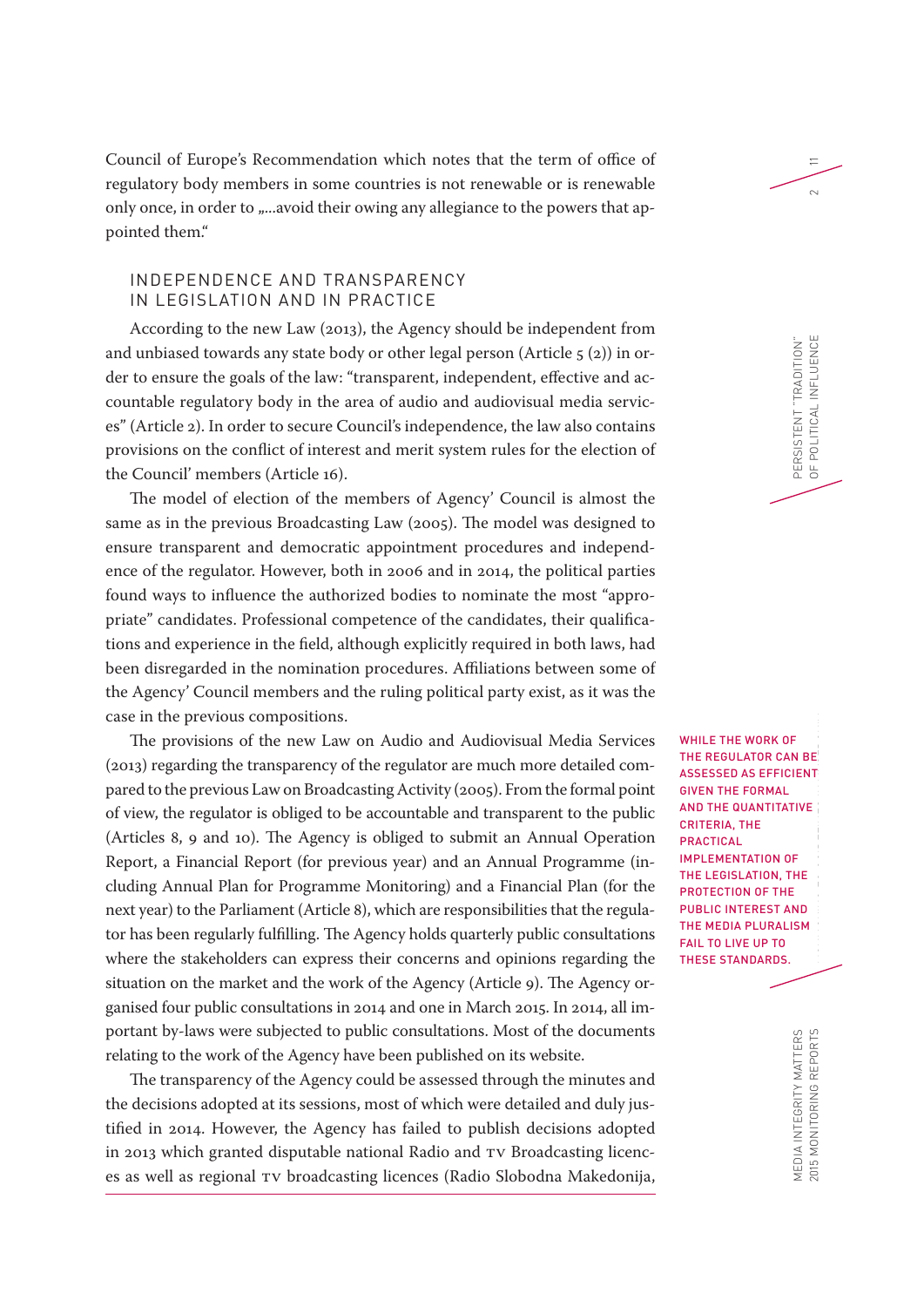TV Alfa and local TV stations that transformed in regional broadcasters), all of which are perceived as close to the ruling party. An additional shortcoming of the new law is its lack of a clear statement that the work of the Agency is public, compared to the previous Law (2005, Article 33). This principle was later incorporated in the Rulebook for ensuring transparency in the Agency' operations. The Agency commissioned audience research and conducted analyses to detect trends in the audio and audiovisual media services markets, as obliged by the law (Article 9). Media experts warn that the Agency does not use these findings and the data for further development and regulation of the audiovisual sector. A further remark concerns the lack of transparency in some financial operations of the Agency (sessions were closed for the public when discussing on time-deposit savings of the Agency in 2014). In 2014, the citizens submitted a total of 201 complaints and the Agency replied to all of them. The main remark is that (at the time when we are writing this report) the Agency' website does not contain information as to the issues that could be subject to complaints, the complaints are not published on the website, whereas the e-system for its submission does not exist.

The Agency conducted monitoring of the media coverage of the Parliamentary and Presidential elections in 2014 and also commissioned audience research. The regulator conducted the first research on media literacy and has adopted a related draft-programme.

While the work of the regulator can be assessed as efficient given the formal and the quantitative criteria, the practical implementation of the legislation, the protection of the public interest and the media pluralism fail to live up to these standards. Despite forbidding incitement of discrimination, intolerance or hatred on racial, religious, sexual or national grounds (Article 48), the Law on Audio and Audiovisual Media Services (2013) fails to include sanctions for the media outlets that would violate this provision, as it was the case in the previous Broadcasting Law (2005). Media experts suggest that administrative sanctions should be envisaged in the law, aiming at inhibiting incitement.

The regulator does not deal with the issue of political pluralism in the media. Instead it predominantly focuses on other (non-political) topics (such as compliance of broadcasters with the advertising rules, rules on minors' protection or compliance of cable operators with the Copyright Law). For example, in early 2015 the public service broadcaster MRT decided not to report on the phone-tapping scandal presented by the opposition party SDSM, although it revealed corruption, Government' interference in the judicial system, the media, public administration, elections etc. A Council member suggested a request to be sent to MRT for objective and professional reporting on the content of the phone tapped materials. The Council did not support the proposal explaining that MRT has a right to decide how to treat the materials.

The regulator has been consulted on regulation changes prior the adoption of the Law on Audio and Audiovisual Media Services (2013). However, the THE TRACK RECORD OF POLITICAL INFLUENCES, NON-TRANSPARENT OPERATIONS AND POOR COMPETENCES OF THE MEMBERS OF THE REGULATOR REFLECTS THE CURRENT STATE OF AFFAIRS OF THE REGULATOR.

PERSISTENT "TRADITION"

OF POLITICAL INFLUENCE 3

POLITICAL INFLUENCE PERSISTENT "TRADITION"<br>OF POLITICAL INFLUENCE

11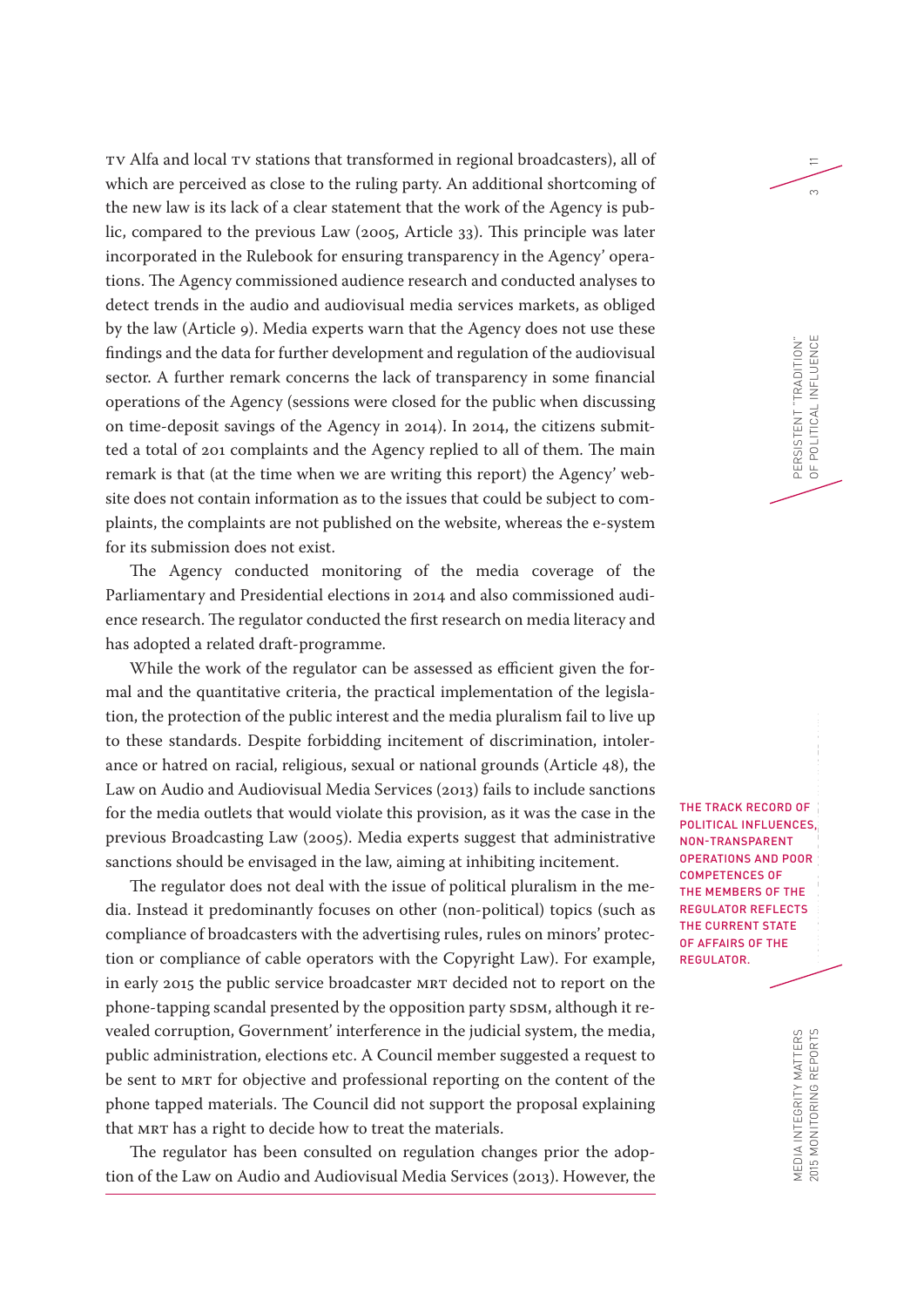professional (expert) staff of the regulator had not been involved in drafting the last legislation. This is a big setback, since the regulator's employed staff obtains sound expertise on the regulation of audiovisual field.

Despite the noted progress in the last decades, the media sector has had a limited impact on the public policies and the overall good governance process in 2014.The Government amended the Law on Audio and Audiovisual Media Services several times during 2014, without organizing public discussion and consultation with the media sector. It also did not take into consideration the media sector appeals on regulating state advertising which remained a burning issue in 2014.

There have been several media CSOs that have been conducting reliable and critical analyses of the public policies, but the Government has continuously ignored them. This was also the case with the development of draft-media law (2012–2013), when the Government held consultations with the stakeholders. Despite many objections to the draft-text and to the transparency of the entire process, the Government simply circumvented the critics by accepting selected or irrelevant amendments to the legal text.

In 2014, there were no examples of explicit political interferences in the work of the regulator, but there were politically motivated measures towards some broadcasters that were critical towards the Government. For example, during the monitoring of media in the election period in 2014, the regulator criticised TV Telma and TV 24 Vesti for reporting on an election poll (conducted by a research agency) which gave advantage to the oppositions' presidential candidate. The TV stations, which count as critical and balanced, actually did not violate the law, but were condemned just because they reported on the particular election poll.

The regulator is autonomously financed from the broadcasting tax (paid by households on a monthly basis) and the licence fee (paid by the broadcasters) (Law on Audio and Audiovisual Media Services, Articles 4 and 135 (1, 3)). Additionally, the regulator has savings (from subsidy funds not spent in the period before 2006) that are put on a time-deposit saving account; that increases its financial viability.

## THE "TRADITION" OF POLITICAL INFLUENCE

The independence of the regulator has been a weak chain in the Macedonian media system since the establishment of the country. The period after 2011 could be described as complete political domination of the ruling party VMRO-DPMNE over the entire media sphere, due to marginalization of the opposition in the Parliament that made the process of adoption of legislation easier. An evident example of political influences over the regulator is an increase of the number of the Broadcasting Council' members from 9 to 15 in 2011, aimed at gaining political majority. Although the main intention of the 2005 Broadcasting Law was to overcome weaknesses of the previous legislation

IN 2014, THERE WERE NO EXAMPLES OF EXPLICIT POLITICAL INTERFERENCES IN THE WORK OF THE REGULATOR, BUT THERE WERE POLITICALLY MOTIVATED MEASURES TOWARDS SOME **BROADCASTERS** THAT WERE CRITICAL TOWARDS THE GOVERNMENT.

PERSISTENT "TRADITION"

PERSISTENT "TRADITION"<br>OF POLITICAL INFLUENCE

OF POLITICAL INFLUENCE 4

11

2015 MONITORING REPORTS MEDIA INTEGRITY MATTERS<br>2015 MONITORING REPORTS MEDIA INTEGRITY MATTERS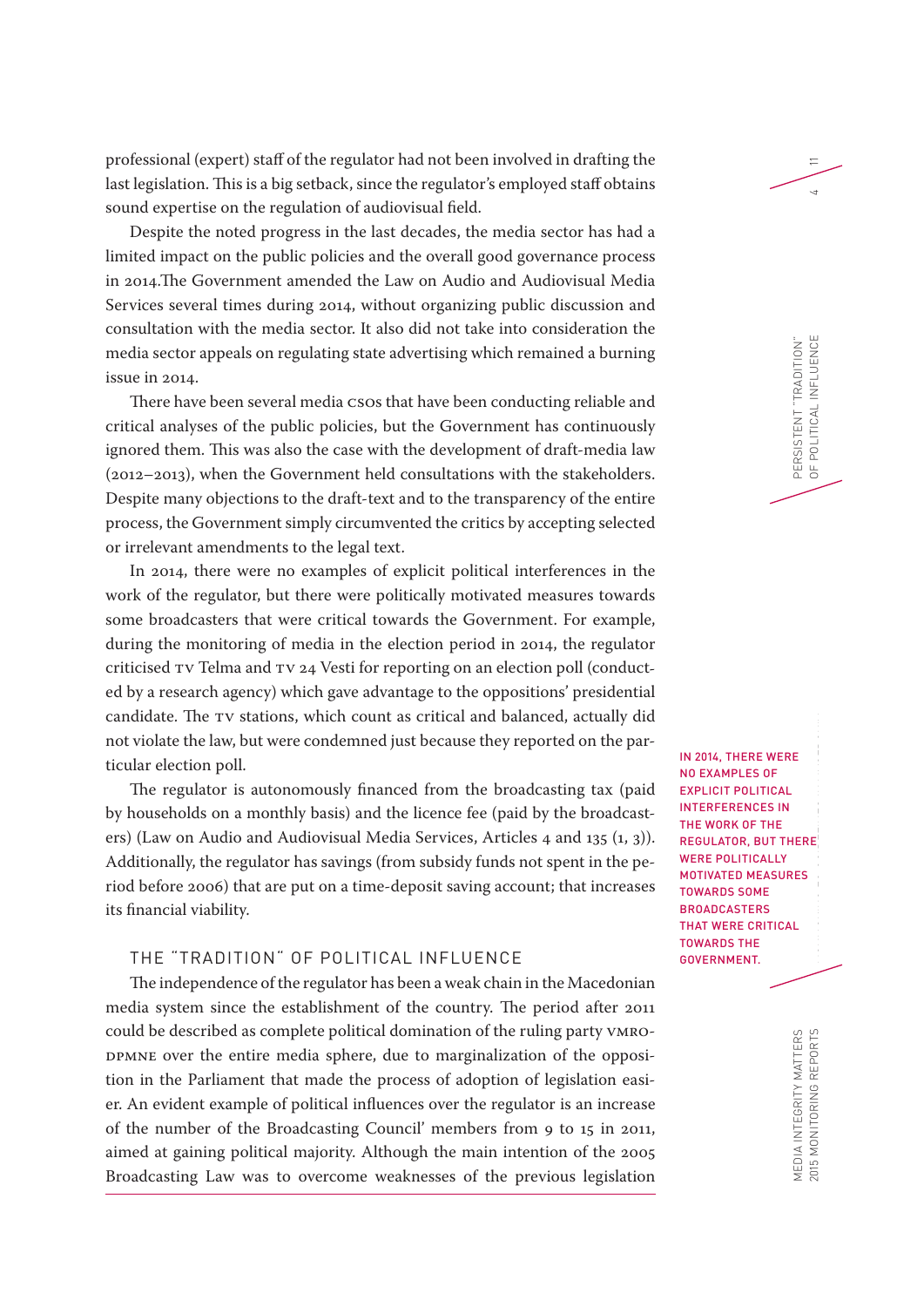(Broadcasting Law, 1997) and to incorporate mechanisms to prevent the influence of the government, political parties and media owners on the media and the regulatory body, the political parties always found ways to influence the decisions of the regulator.

In the past, most of the regulator's obligations under the Broadcasting Law (2005) relating to transparency, were mainly formally implemented. The listed documents were published on its website, but the minutes and decisions made during the sessions were not always duly reasoned and detailed. In regards to allocation of licenses, the most indicative was the way in which the Council awarded licences in 2008. During the procedure, several breaches of the law, tendering documents and the rules set out in the Code of Conduct of the regulator, were noted.

While the employed staff (permanent services) of the regulator could be evaluated as professional and holders of needed expertise, many individuals elected for members of the regulator's Council in the past were not experts in the required fields (but in machine engineering, chemistry, etc.) or had not completed higher education. The track record of political influences, non-transparent operations and poor competences of the members of the regulator reflects the current state of affairs of the regulator.

### MEDIA OWNERSHIP AND ILLEGAL CONCENTRATION

Transparency of ownership is regulated as an obligation for the broadcast and print media in the new Law on Media (2013, Article 13). Broadcasters are obliged to publish (within the prime time, at least three times per year) data on: ownership structure; sources of finances in the previous year; total income and expenditure in the previous year; average viewing and listening figures in the previous year (Law on Media, 2013, Article 13). In addition, broadcasters are obligated to submit the same data to the Agency for Audio and Audiovisual Media Services, by 31 March each year. If the broadcaster does not fulfil these obligations, the Agency will issue written warning and will oblige the broadcaster to provide the data within 45 days. In case the broadcaster does not provide the data within the additional deadline, the Agency may withdraw its broadcasting license. The new Law on Media (2013) also determines an obligation for the print media to publish the same data at least in one daily newspaper, once a year and to provide the Agency with the supporting documents (extract from the printed data in the daily newspaper) within 15 days since their publication (Article 13). The law also stipulates fines for media outlets (both broadcasters and print media) which fail to submit ownership data. Envisaged fines range between 4,000 to 5,000 EUR (Law on Media, Article 28).

In 2014 the Agency published ownership data within its reports and analyses on its website. The forms that broadcasters fulfil could be found on the Agency website, but the Agency does not publish them in integral form, because they contain confidential data. In 2014 all broadcasters but one fulfilled obligation for

PERSISTENT "TRADITION"

OF POLITICAL INFLUENCE 5

POLITICAL INFLUENCE PERSISTENT "TRADITION"<br>OF POLITICAL INFLUENCE

11

 $\overline{5}$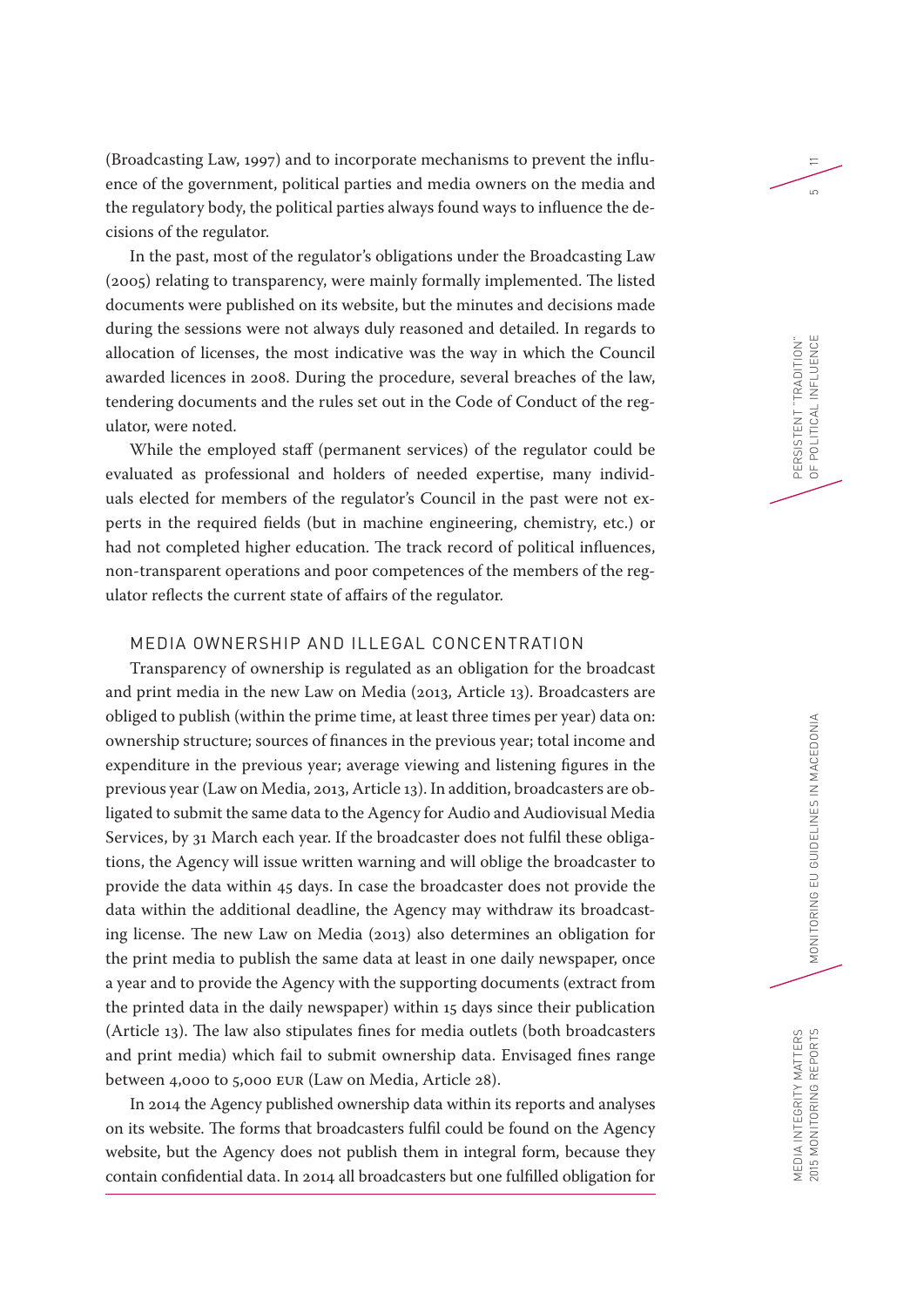publishing required data on their media (four of them were given an extended term in which they fulfilled their obligation, while only one local TV station did not submit information, since its license was withdrawn for other reasons).

The Law on Audio and Audiovisual Media Services (2013) limits ownership acquisition between broadcasters (Article 37). A majority share-holder in a broadcaster with a national-level license may participate in ownership of following broadcasters: one on the national level (up to 50 percent of the capital), one on the regional and two on the local level (if the two areas do not share a common border). Furthermore, a majority share-holder in a broadcaster with a regional-level license may participate in ownership of one regional-level and two local-level broadcasters (if the two regions do not share a common border). Finally, a majority share-holder in a broadcaster with a local-level license may participate in ownership of another two local-level broadcasters (provided that the two areas do not share a common border). Legislation forbids integration of the capital of a broadcaster and a company conducting related activities, such as publisher of print media that prints a daily newspaper or a news agency; advertising and propaganda company; market and public opinion research company; film production company; distribution of audiovisual products and operator of electronic communication networks that enables (re)broadcast of radio/TV programmes. All these limitations apply to the persons affiliated to the owners as well. The Law (2013) prescribes fines from 10,000–20,000 EUR for violation of legal provisions (Article 147).

In 2014, results from the Agency's monitoring did not reveal cases of illegal media concentration. The regulator monitored the illegal media concentration and reacted in most of the cases. In the past there were also cases when the illegal media concentration could not have been identified on paper while in reality it was common knowledge that several media had the same owner. The general anti-monopoly body (Commission for Protection of Competition) is also in charge of undertaking anti-concentration measures against media companies. The Commission and the previous regulator, the Broadcasting Council, had cooperated in cases of illegal media concentration in the past. In 2014, there were no cases that could initiate the cooperation between the Agency and the Commission.

### FAVOURITISM IN THE FINANCIAL SUPPORT TO THE MEDIA

The latest analyses of the media industry show that in 2013 the Government was the second biggest advertiser in the television sector, with 17,639 advertisements, which make up almost 5 percent of the total advertising value, while in 2012 it was the first. The trend of the Government being in the top five advertisers dates since 2008. After many critics from the media community for a non-transparent process of allocation of state advertising, the Government in 2014 published a list of all "state advertisements" and all media where they were broadcasted/published. Neither the total amount of the expenditures per media

11

 $\sim$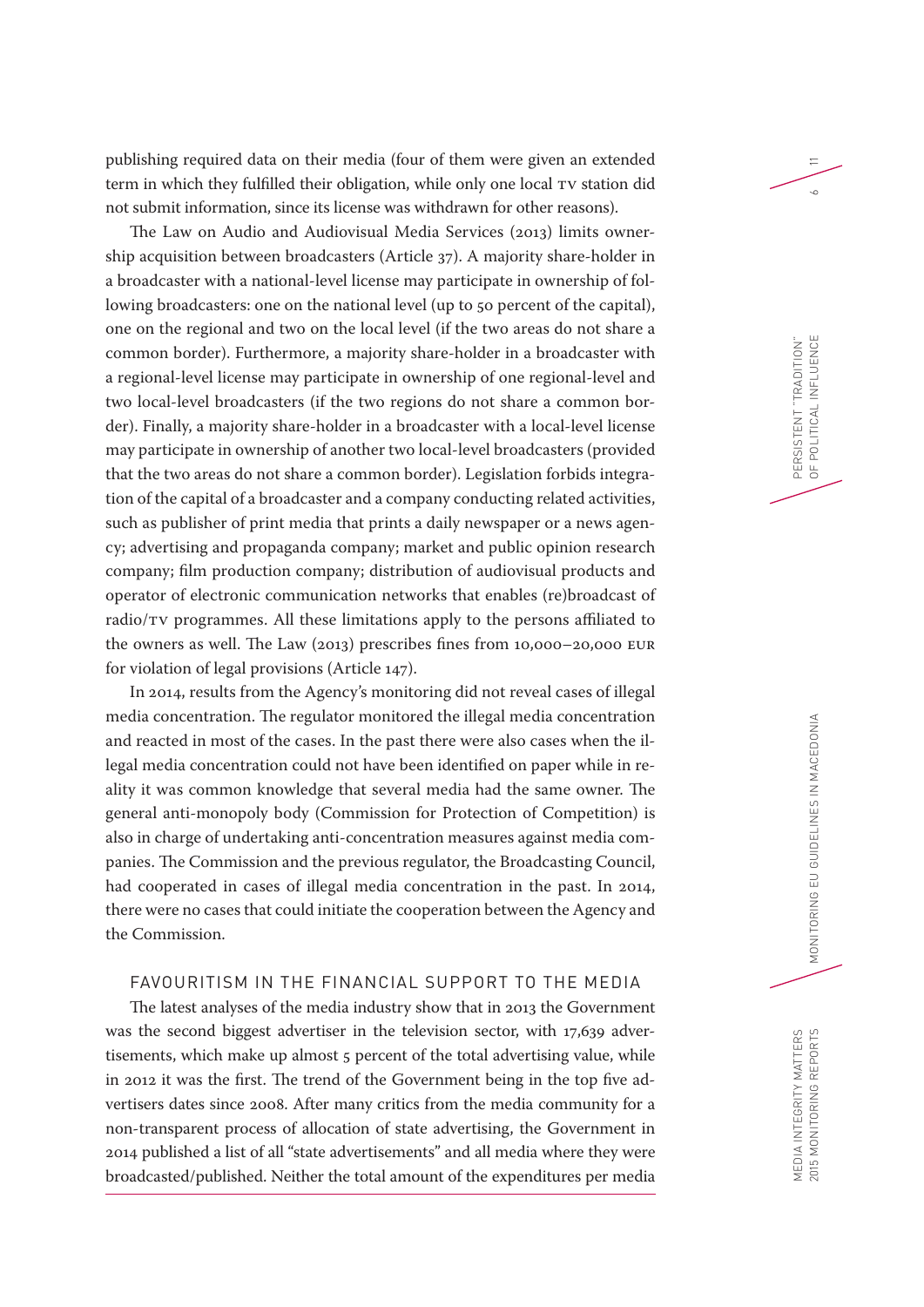nor the total volume for state advertising was revealed. Although the information on the government website says that the rating and viewership is taken into consideration, there is no regulation that would stipulate strict criteria for fair and transparent allocation of state advertisements. The practice shows that state advertising usually goes to media which support Government' policies.

The Law on Audio and Audiovisual Services (2013) introduces financial support for the commercial TV stations that broadcast on national level and the PSB for production of domestic film and documentary programs. The subsidies cover up to 50 percent of the production costs. The first allocation of the finances was implemented at the end of 2014 in fast and non-transparent manner. There is no transparency in dispatching advertisements by big stateowned companies. This issue has been quite controversial. Volume and share of this advertising per each media is generally not publicised by companies. However, the Agency on Audio and Audiovisual Media Services, in its annual market analyses, publishes the data on advertising expenditure in the broadcasting sector (top 50 advertisers). In the 2014 analysis, the list of top advertisers included only few companies in which the state has a share. This database is the only source that could provide data on the expenditures for advertising of the state-owned companies in the broadcasting media. The data are gathered by an independent research agency.

The Agency for Audio and Audiovisual Media Services has been conducting research and analysis related to the situation of the media market and its development, as obliged by the law (Article 9 (1)). However, these findings have not been used by the regulator (both the former Broadcasting Council and the new Council of the Agency) for further adjustment or implementation of the media policy. For example, although the audience research data show continuous dissatisfaction of the viewers with the programming of the public television, the regulator has not undertaken specific actions (together with the MRT Program Council) to discuss the reasons and possible ways for improving the quality of programming as the basic and distinct value of the public service broadcaster. There are no legal checks against informal economic pressures on media as no official body deals with that issue.

# PUBLIC SERVICE MEDIA

The remit of the public service broadcaster, the Macedonian Radio Television (MRT) is defined in the Law on Audio and Audiovisual Media Services (2013), obliging it to provide TV and radio content in Macedonian and Albanian languages (Article 107) and provide high-quality programme satisfying interests of all segments of society (described in great detail in the Article 110).

MRT provides both radio programmes for the audiences in the neighbouring countries and Europe in foreign languages, and informative radio programmes

PERSISTENT "TRADITION"

PERSISTENT "TRADITION"<br>OF POLITICAL INFLUENCE POLITICAL INFLUENCE

OF POLITICAL INFLUENCE 7

11

MEDIA INTEGRITY MATTERS

MEDIA INTEGRITY MATTERS<br>2015 MONITORING REPORTS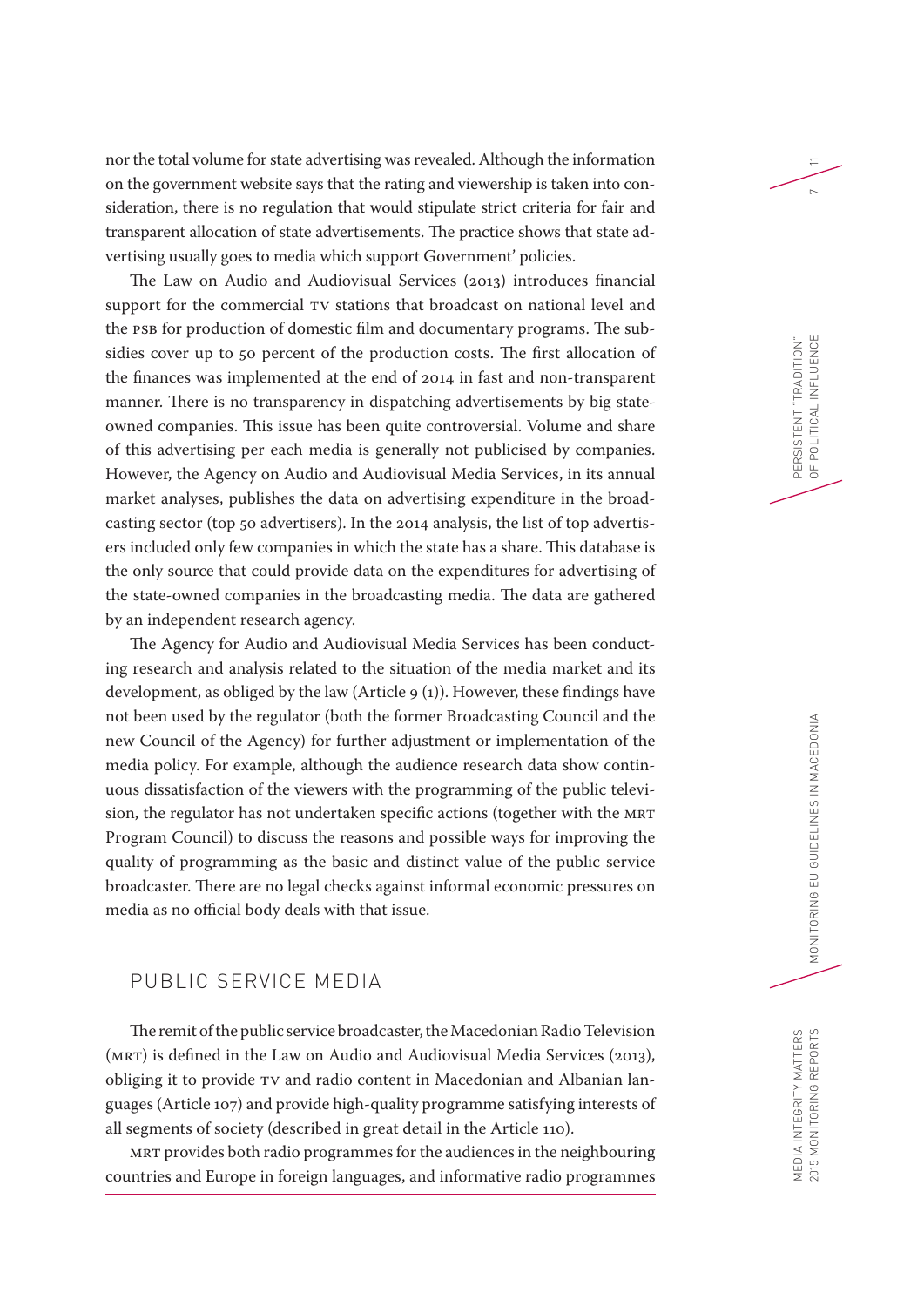targeting the Macedonian Diaspora in the neighbouring countries and other continents in Macedonian and in Albanian language. MRT provides at least one radio and one TV programme service through satellite and/or Internet targeting the Macedonian Diaspora in the neighbouring countries and other continents in Macedonian and in Albanian language. MRT also provides Parliament' channel, which is described in the Law on the Parliament. The remit was defined for the first time in the 2005 Broadcasting Law which was drafted in a wide public consultation process. The same provisions are included in the new Law (2013).

### INDEPENDENCE OF THE PSB IN LEGISLATION AND IN PRACTICE

The Law on Audio and Audiovisual Media Services (2013) contains clear provisions for ensuring the independence of PSB, which should be impartial in its editorial and business policy (Article 104 (3)). MRT has defined responsibilities regarding the program and program services it broadcasts: It should provide continuous, true, thorough, unbiased, fair and accurate information, promote the culture of public dialogue and enable space for wide public debate regarding public interest issues. MRT should not represent and protect attitudes or interests of one political party, political, religious or other groups, while its programs should be protected by influences of the Government and other centres of political and economic power (Article 110). The Law obliges the journalists, editors and staff directly involved in creation and production of programs of MRT to respect truth, impartiality and comprehensiveness of the information; the political balance and pluralism of opinions; ensure impartial, comprehensive and relevant information and present them in a clear, unambiguous manner, so the citizens have opportunity to freely form their own opinion. They should be politically independent and must not advocate or favour any party (Article 111).

However, no government in recent years has been ready to give up its influence on PSB, imposed through either covert or open pressure on its management and editorial staff or through financial pressure. Almost all executive directors in MRTV in the period after 2005 were people close to one or another political party. The current management and editorial staff of MRT also have close relations to the ruling party that has been reflected through the editorial policy. This connection is one of the issues in the phone-tapping scandal that involves high political figures in the Government and was revealed by the opposition party SDSM in early 2015. The disclosed conversations brought suspicions that some journalists, editors and thus the content of the news broadcasted on MRT are under influence of the ruling party VMRO-DPMNE, while the party decided on employment of "appropriate" staff in PSB.

According to the Law on Audio and Audiovisual Media Services (2013), there are two supervisory bodies. MRT Program Council is monitoring programme

2015 MONITORING REPORTS  $\blacksquare$ NO RECENT GOVERNMENT IN MACEDONIA HAS BEEN READY TO GIVE UP ITS INFLUENCE ON PSB, IMPOSED THROUGH EITHER COVERT OR OPEN PRESSURE ON ITS MANAGEMENT AND EDITORIAL STAFF OR THROUGH FINANCIAL PRESSURE. ALMOST ALL EXECUTIVE DIRECTORS IN MRTV IN THE PERIOD AFTER 2005 WERE PEOPLE CLOSE TO ONE OR ANOTHER POLITICAL PARTY.

PERSISTENT "TRADITION"

PERSISTENT "TRADITION"<br>OF POLITICAL INFLUENCE

OF POLITICAL INFLUENCE 8

 $\equiv$ 

 $\infty$ 

MEDIA INTEGRITY MATTERS<br>2015 MONITORING REPORTS MEDIA INTEGRITY MATTERS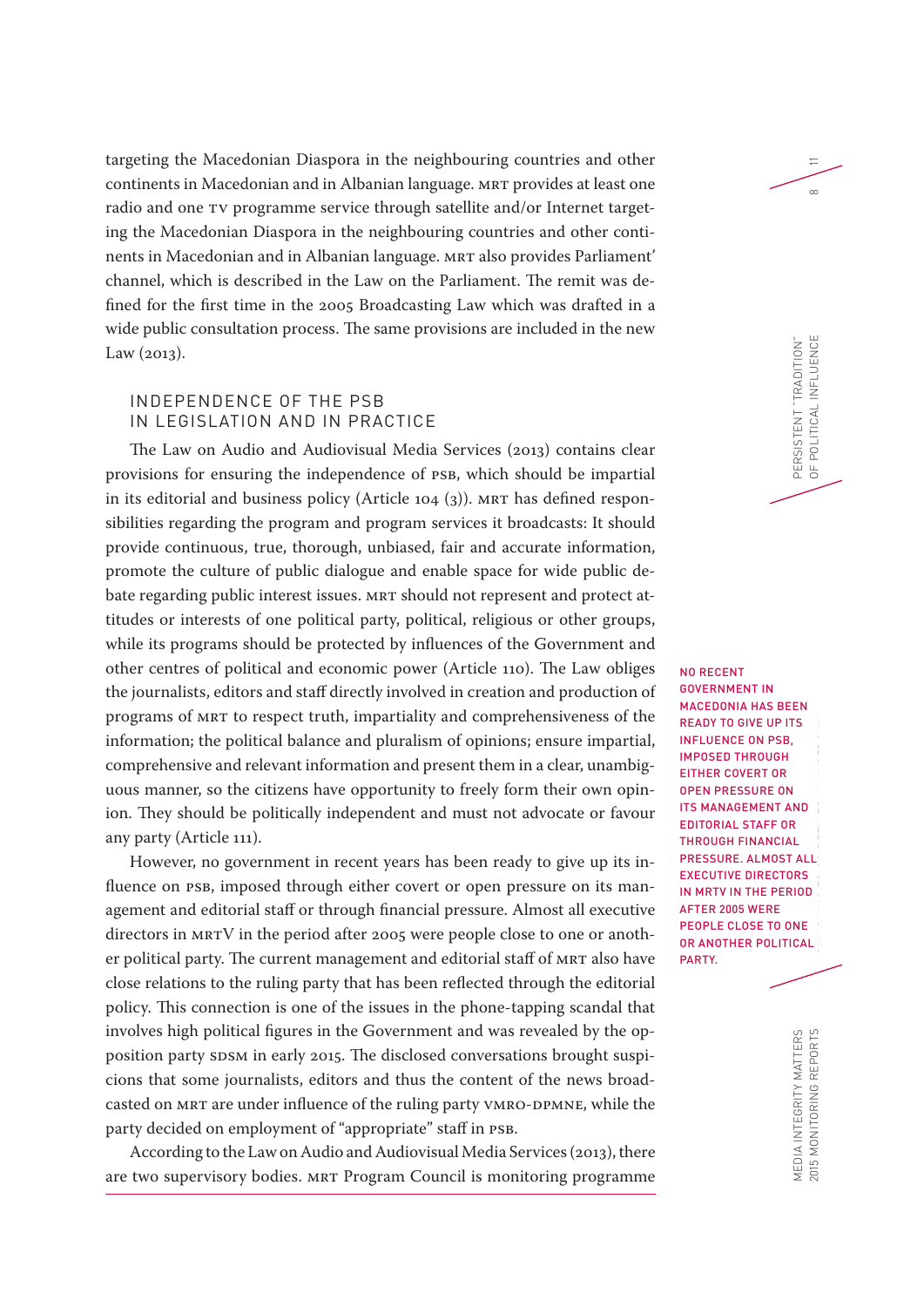content and remit (Article 116) while MRT Supervisory Board is monitoring material and financial operations (Article 125). The Program Council composes of 13 members, compared to the Council of MRT that functioned under the previous Broadcasting Law (2005) and had 23 members. The MRT Program Council is designed to represent the society in large, since the Law stipulates that the members of the MRT Program Council should represent the diversity of the Macedonian society with equitable representation of both genders (Article 116 (4)). The majority of the Program Council' members are proposed by the state institutions – the Association of the Local Self-Government Units and the Parliamentary Committee, while the latter at the same time confirms the proposals (Article 118). Following the decision for election adopted by the Parliament in December 2014, the new Program Council was established in early 2015. The procedure and the list of nominated members raised concerns of possible political influences over the program and operations of PSB. There are also concerns that the appointed members of the Council are actually not adequate representatives of the citizens' interests.

The sources of MRT funding are: broadcasting tax (subscription/licence fee), advertising, donations (which must not jeopardize independency), selling programme and services, and funds allocated from the state budget (for elevating programme quality and technological developments) (Article 105). In 2014, the Taxation Office collected 68 percent of the broadcasting tax (subscription/licence fee), while in 2013 it collected 51 percent. Although the collection rate has been increasing since 2011, the amount of collected money is still not sufficient for the public service broadcaster to fulfil the program functions and obligations required by the law. Therefore, in the last two years MRT also received finances from the State budget. In 2014, this financial support amounted to 18 percent of the total income. Such funding model still does not secure independent and stable financing of the public service. Consequently, the programs of the public broadcaster still do not satisfy the functions of public service and have not gained the confidence of the public.

### TRANSPARENT AND ACCOUNTABLE PSB – STILL IMAGINARY GOALS

One of the goals of the Law on Audio and Audiovisual Media Services (2013, Article 2) is to ensure "transparent, independent, efficient and accountable PSB". In order to achieve the accountability, the MRT Programme Council adopts Annual Operations Report for the previous year and Annual Operations Programme for the following year (Article 124 (1)). MRT is obliged to submit the Annual Operations Report and Financial Report for the previous year, as well as the draft Annual Operations Programme and Financial Plan for the next year to the Parliament (Article 106). Before submitting the Draft Operations Programme, MRT is obliged to publish it on the web-site in order to allow a public debate (Article 113). The debate should last at least 30 days, while the 11

 $\sigma$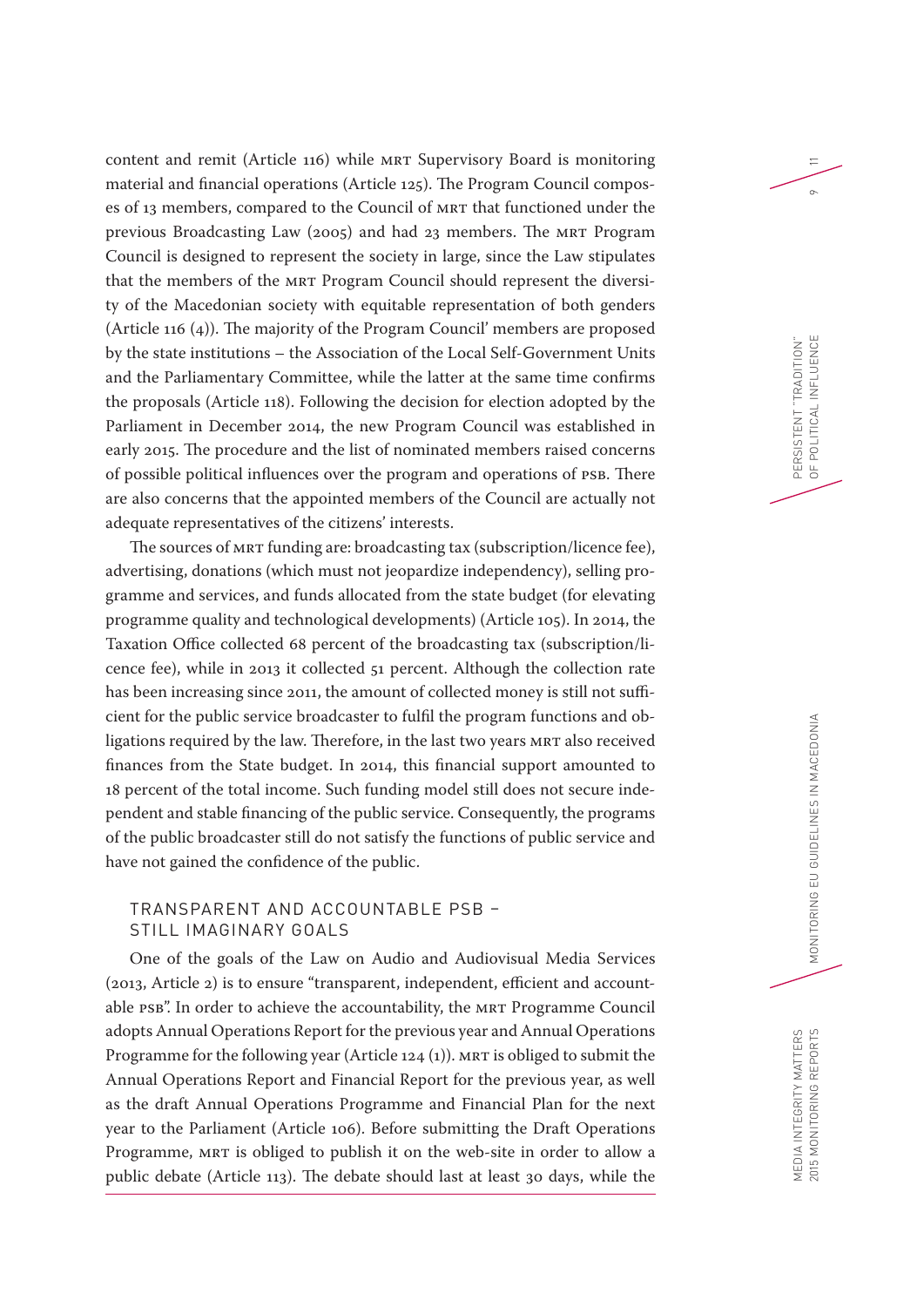audience's comments, remarks and proposals should be published together with the replies of the MRT Programme Council. However, in the reality the reactions of the audience are not published. While in the past MRT was not transparent in a sense of publishing these documents, recently it has published some of the 2014 and 2015 reports on its web-site. Nevertheless, the draft-programme for operation of MRT in 2015 was not published.

The MRT has a separate code of ethics on a level of the newsroom, though its use is not evident in the everyday work of the newsroom. The Code of Ethics of the Association of Journalists is applied to all journalists, including those working in PSB. Furthermore, the Law on Audio and Audiovisual Media Services contains standards and principles that refer to professional and ethical conduct of journalists and editors of MRT (Article 111). Nevertheless, in 2014 there have been plenty of violations.

There is no specialised body in MRT to deal with viewers' complaints, nor effective mechanism for communication with the audience. It is responsibility of the MRT Programme Council to monitor the comments and suggestions of the audience regarding the broadcast programme. The Programme Council may request from the Director of MRT to adjust the scope, structure and overall quality of the programme content (Article 124). However, this measure is not effective for dealing with viewers complaints. The audience research commissioned by the Agency on Audio and Audiovisual Media Services contains viewing figures, audience perceptions on the quality of MRT programming and audience trust in MRT news programs. The latest figures for 2014 show that only 6.20 percent of audience find MRT 1 as most favourite TV station, taking in consideration the general quality of the programme. Furthermore, 10.6 percent of the audience watch news on MRT 1, while only 7.8 percent have trust in MRT 1 news.

#### DIGITALISATION BRINGS NEW OPPORTUNITIES FOR PSB

The digitalisation process was completed in June 2013. The media community raised concerns that the digitalisation process was being implemented in fast and non-transparent manner, but there are no analyses that tackle this issue. The reactions of the broadcasters are that the digitalisation affected especially the local media, since the new equipment and new licenses, represented additional financial burden.

In total, seven multiplexes, out of eight, are allocated by now to different operators of digital public communication networks (multiplexes). The public company Macedonian Broadcasting was allocated two multiplexes for digital broadcasting of public programme services of MTV. The private operator of public communication network DigiPlus Media, a part of the telecommunication company ONE, got three multiplexes for transmitting national terrestrial and retransmitting foreign channels through a pay-based platform (subscription is paid by users). The telecommunication operator ONE got 2 multiplexes

FUNDING MODEL STILL DOES NOT SECURE INDEPENDENT AND STABLE FINANCING OF THE PUBLIC SERVICE BROADCASTER. THE PROGRAMS STILL DO NOT MEET THE STANDARDS OF PUBLIC SERVICE AND AS SUCH HAVE NOT GAINED THE CONFIDENCE OF THE PUBLIC.

PERSISTENT "TRADITION"

OF POLITICAL INFLUENCE 10

POLITICAL INFLUENCE PERSISTENT "TRADITION"<br>OF POLITICAL INFLUENCE

 $\equiv$ 

 $\supseteq$ 

2015 MONITORING REPORTS  $\blacksquare$ MEDIA INTEGRITY MATTERS<br>2015 MONITORING REPORTS MEDIA INTEGRITY MATTERS